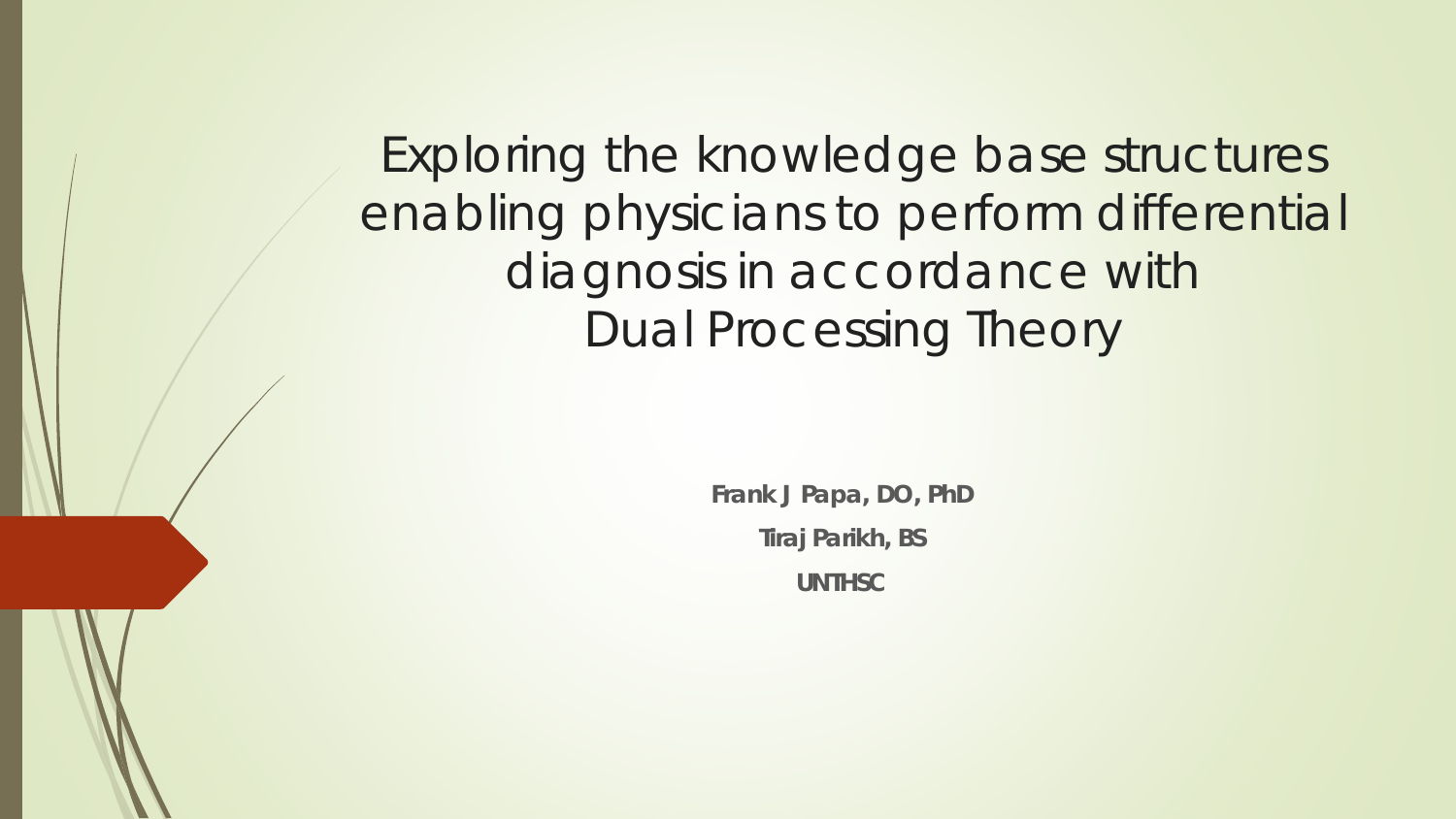# Background

#### DPT …

- A theory describing how humans perform categorization tasks involving ill-defined categories
- Two cognitive systems enable categorization
- Each system has two distinct components:
	- 1) Information processing/reasoning mechanism(s) which also serves as the characteristic feature of the system, and
	- 2) Knowledge specifically organized/structured to support each system's characteristic information processing/reasoning mechanism(s).
- System 1's information processing/reasoning mechanism ...
	- Rapid, reflexive/autonomous,
	- Pattern recognition/similarity-oriented approach to categorization,
- System 2's information processing/reasoning mechanism ...
	- Slower, conscious/deliberate,
	- Analytically-based approach to categorization.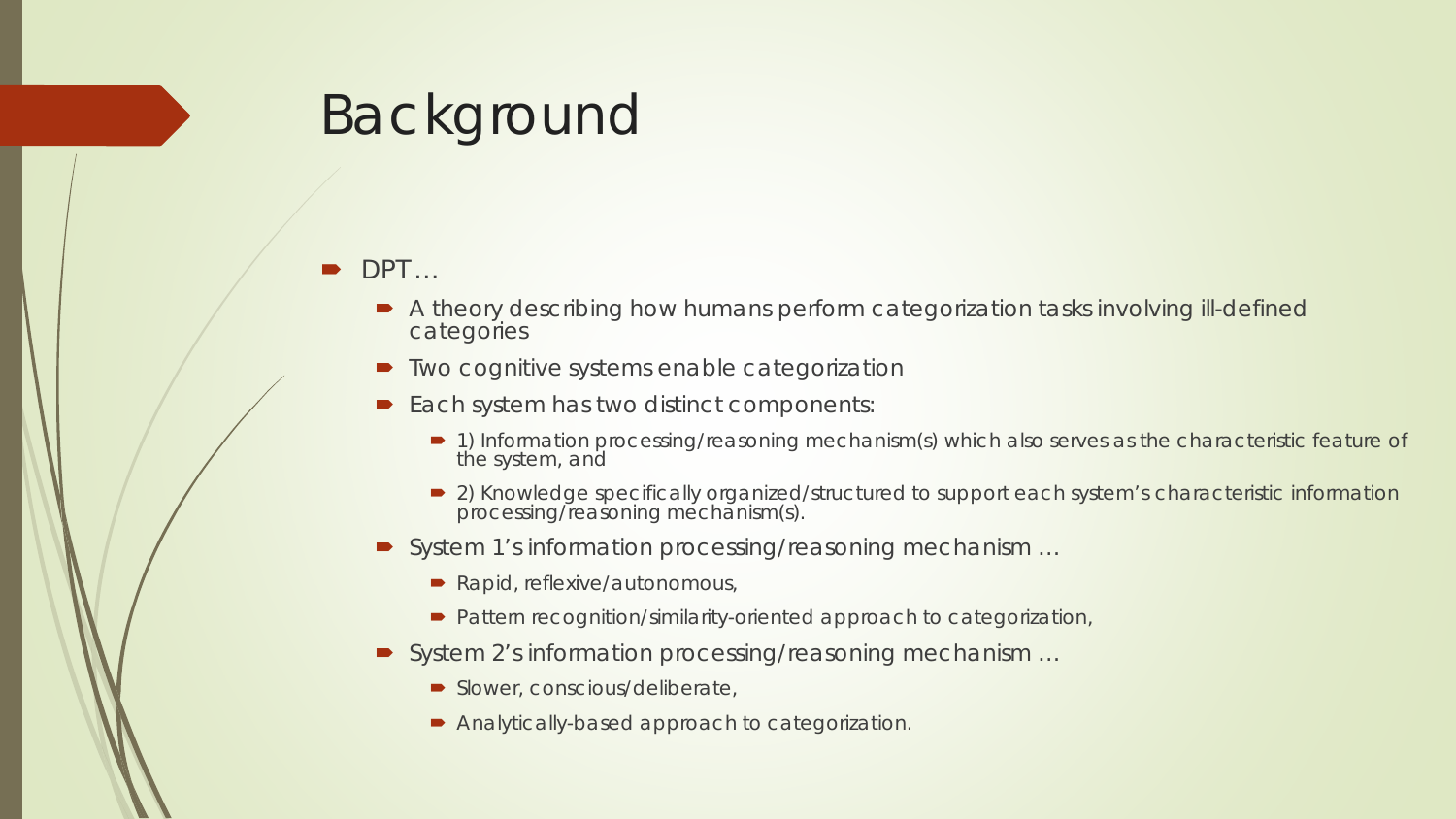# Background

- Accuracy in a categorization task involving ill-defined categories is much more dependent upon the given System's knowledge rather than upon its information processing/reasoning mechanism.
- Example: identifying the specific categorical etiologies for why "my car won't start" requires
	- $\blacksquare$  Knowledge of the possible causes
		- $\blacktriangleright$  Dead battery,
		- $\blacktriangleright$  Empty fuel tank,
		- Fuel pump failure,
		- $\blacktriangleright$  Etc.
	- And knowledge of the features associated with the failure of each potential etiology
		- Dead battery/Voltage meter reveals battery produces no current
		- **Empty fuel tank/Fuel gage reads empty**
		- Fuel pump failure/Battery voltage adequate, fuel gauge reveals presence of gas, motor turns over but wont sustain piston firing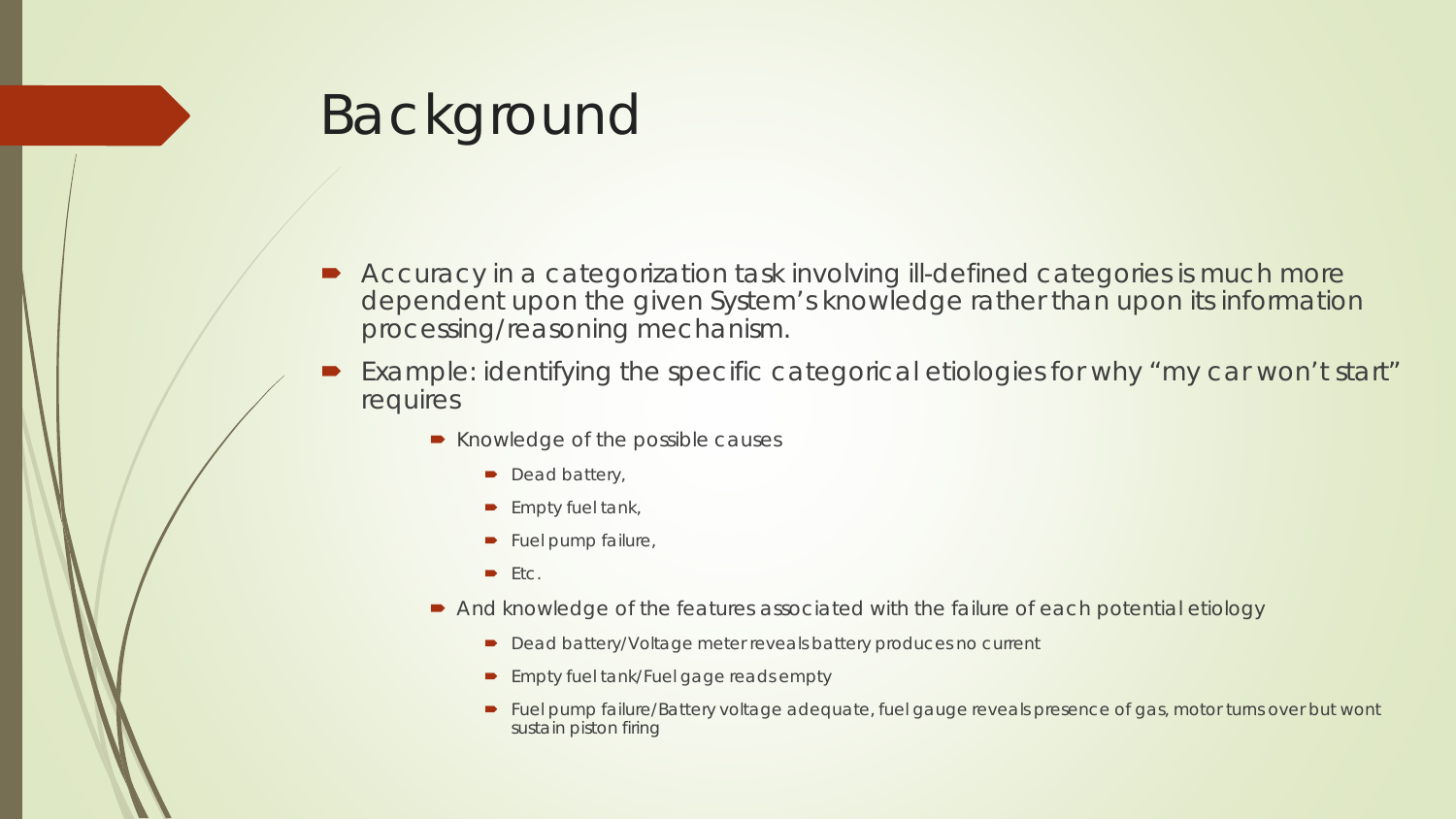# Background

- Differential diagnosis is a categorization task primarily involving ill-defined disease categories,
- Evidence suggests that diagnostic error may be the third leading cause of death in the US,
- Given the primacy of knowledge in the performance of categorization tasks involving ill-defined categories …
	- There is a need for medical educators to better understand the knowledge base structures that cause System 1 and System 2 to perform both optimally and suboptimally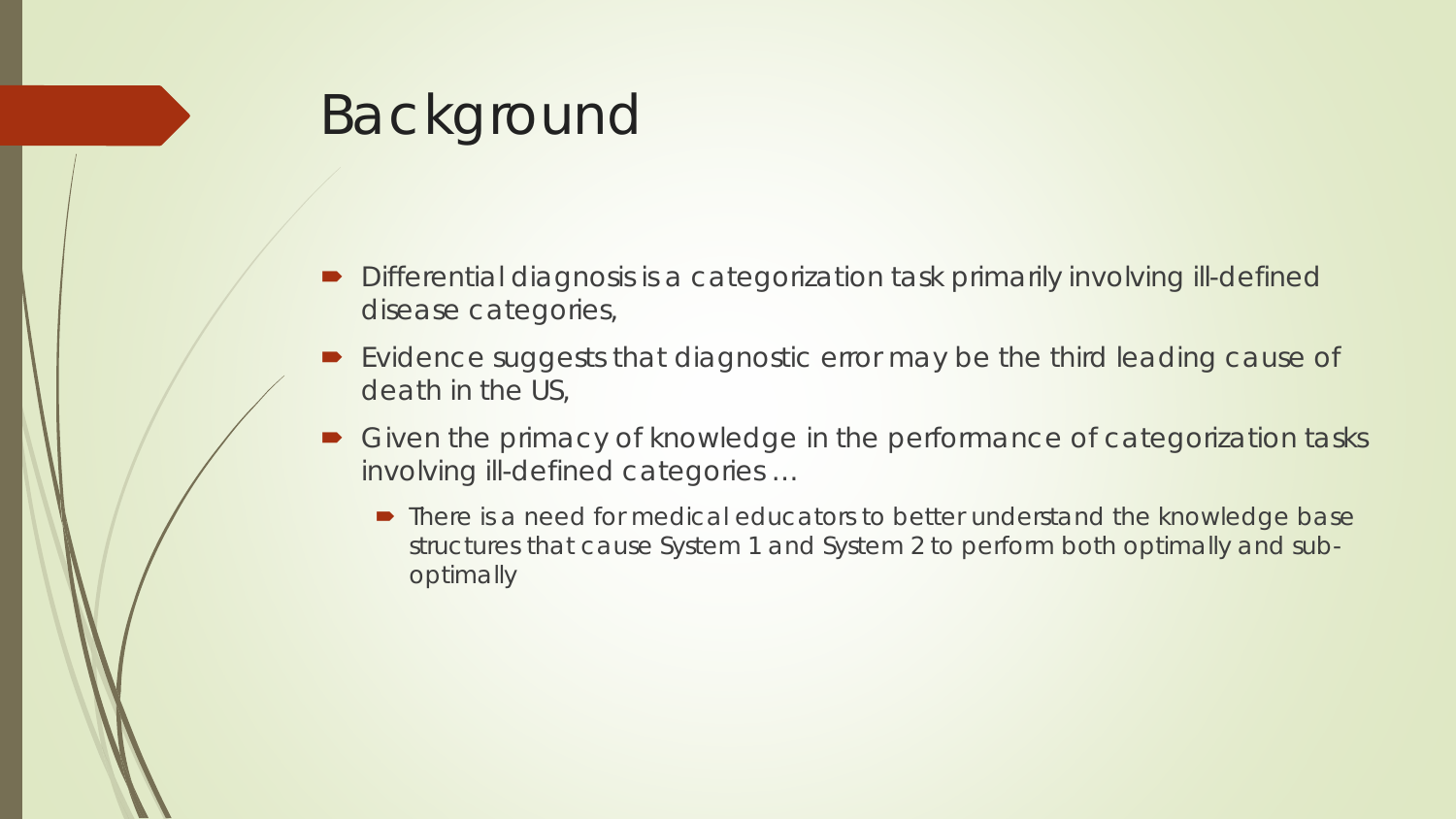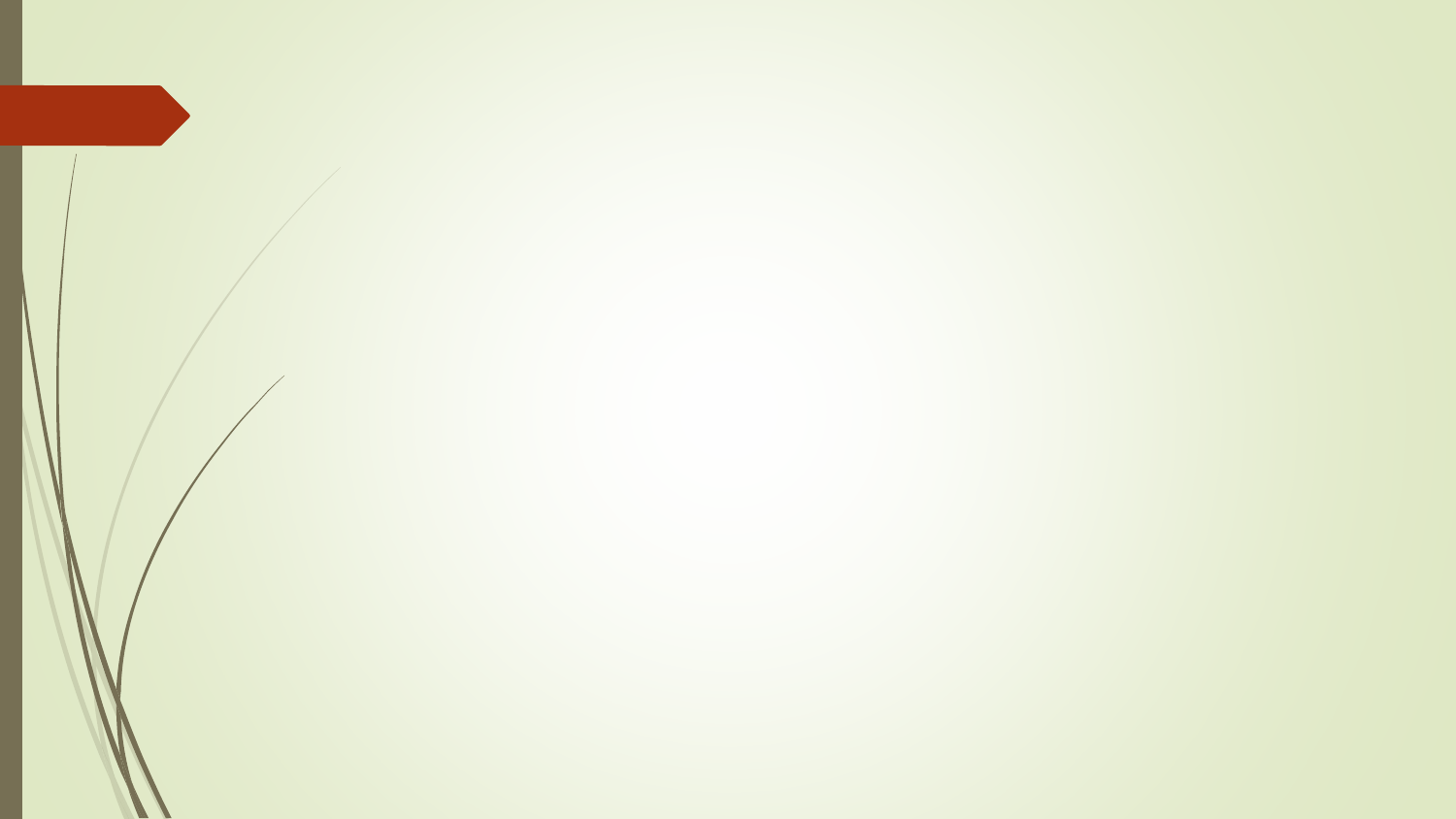- Differential Diagnosis (DDX) oriented, System 1 knowledge structures
	- **Disease Exemplars: Individually stored (episodic memory) portrayals of the features** associated with each previously experienced example of a given disease.
	- Disease Prototypes: Abstracted portrayal (semantic memory) of a given disease; comprised of the features that both characterize the disease, and distinguish the disease form other disease competitors
- Differential Diagnosis (DDX) oriented, System 2 knowledge structures
	- Disease/feature conditional probability estimates of the characteristic and distinguishing signs and symptoms associated with diseases
	- Biomedical models describing ...
		- How one or more tissues, organs or organ systems work together to support a given function (e.g., respiration, circulation, consciousness, etc)
		- The various pathological processes that can cause dysfunction of a given tissue, organ or organ system
		- How a given pathological processes adversely affects a given tissue, organ or organ system, and thereby gives rise to a cascade of pathophysiologic responses.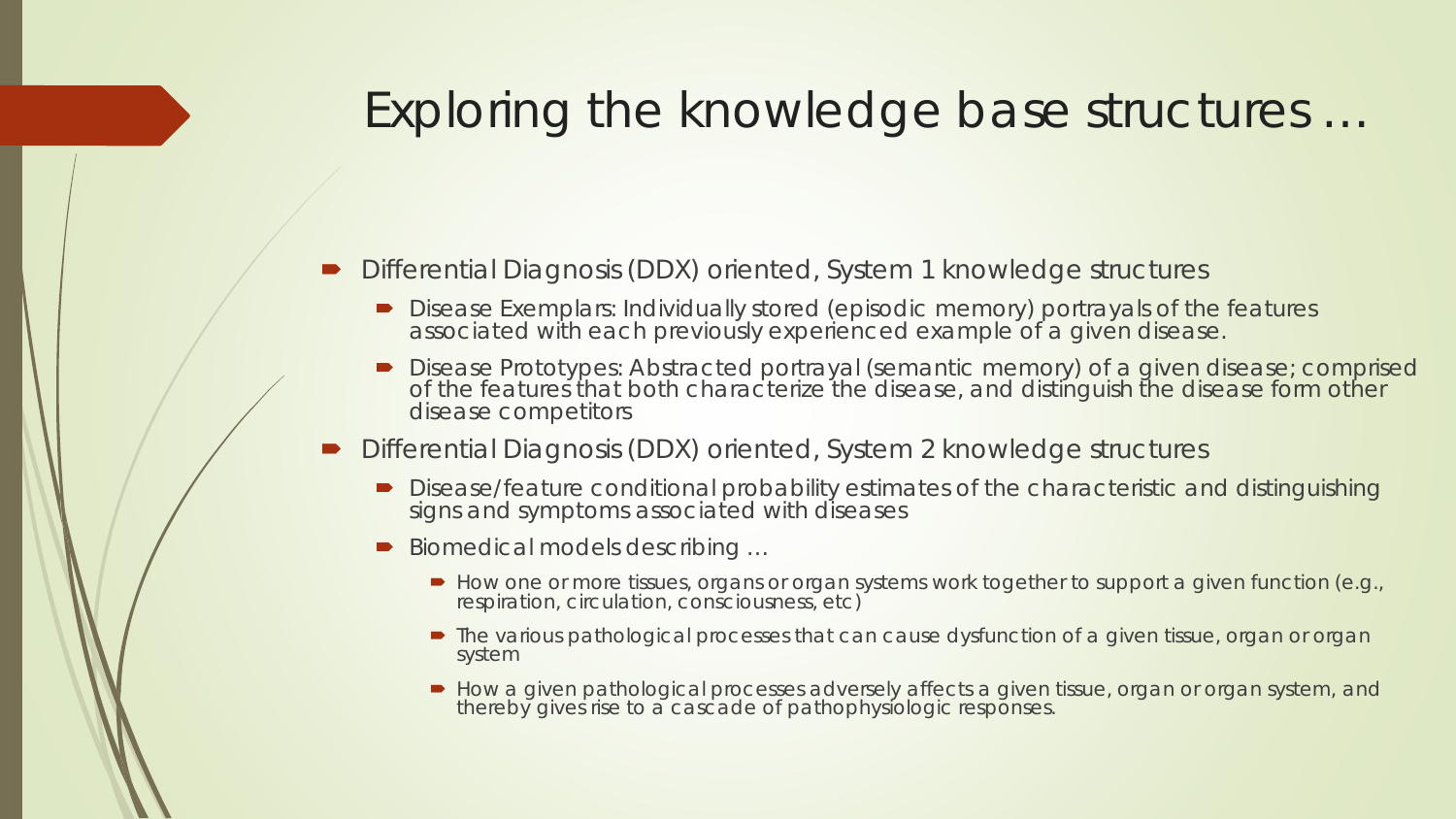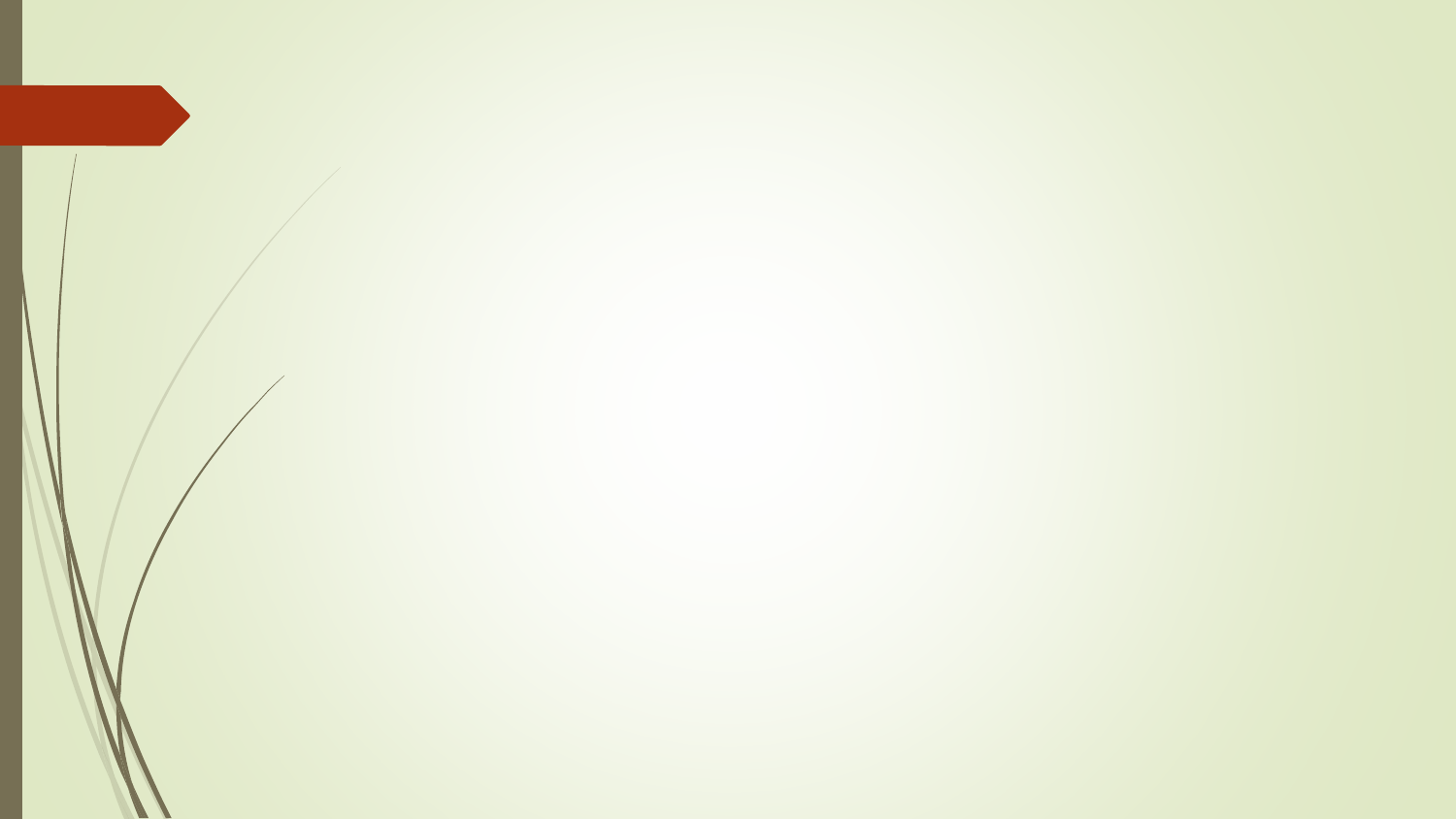• The following three illustrations demonstrate how System 1 knowledge structures (exemplars and prototypes) support System 1's categorization-oriented information processing mechanisms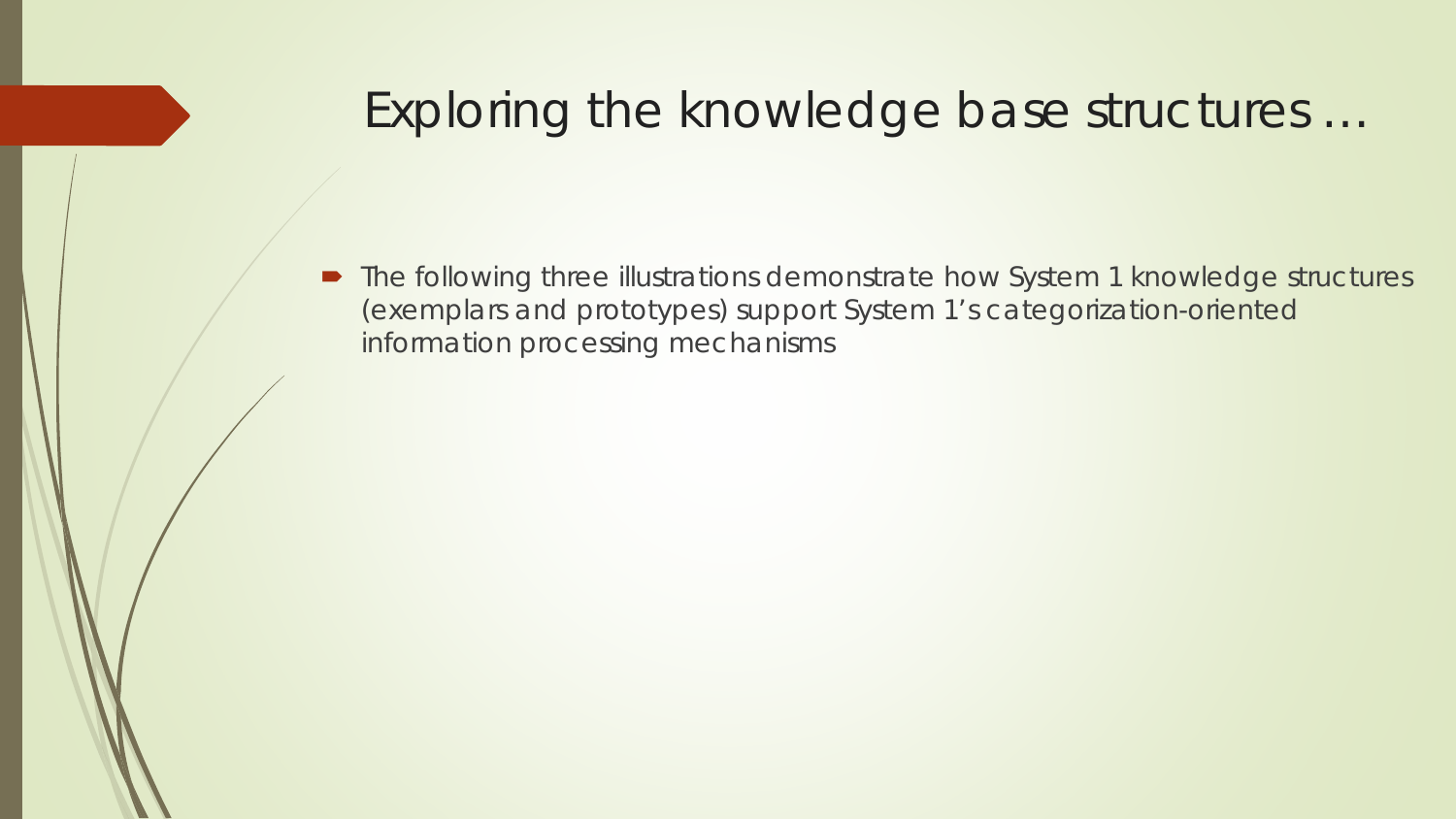System 1 based Categorization via similarity/analogy... **VIA EXEMPLARS** 

Experience with five different categories  $(A - E)$  is now stored in memory in the form of ONE exemplar for each category

20

 $\epsilon$ 

 $\mathbf s$  $\frac{9}{30}$ 



To which category  $(A - E)$ does instances 1, 2 and 3 belong?

8  $\overline{\mathbf{2}}$  $\mathbf 1$ 

 $\frac{1}{8}$  $\mathbf{3}$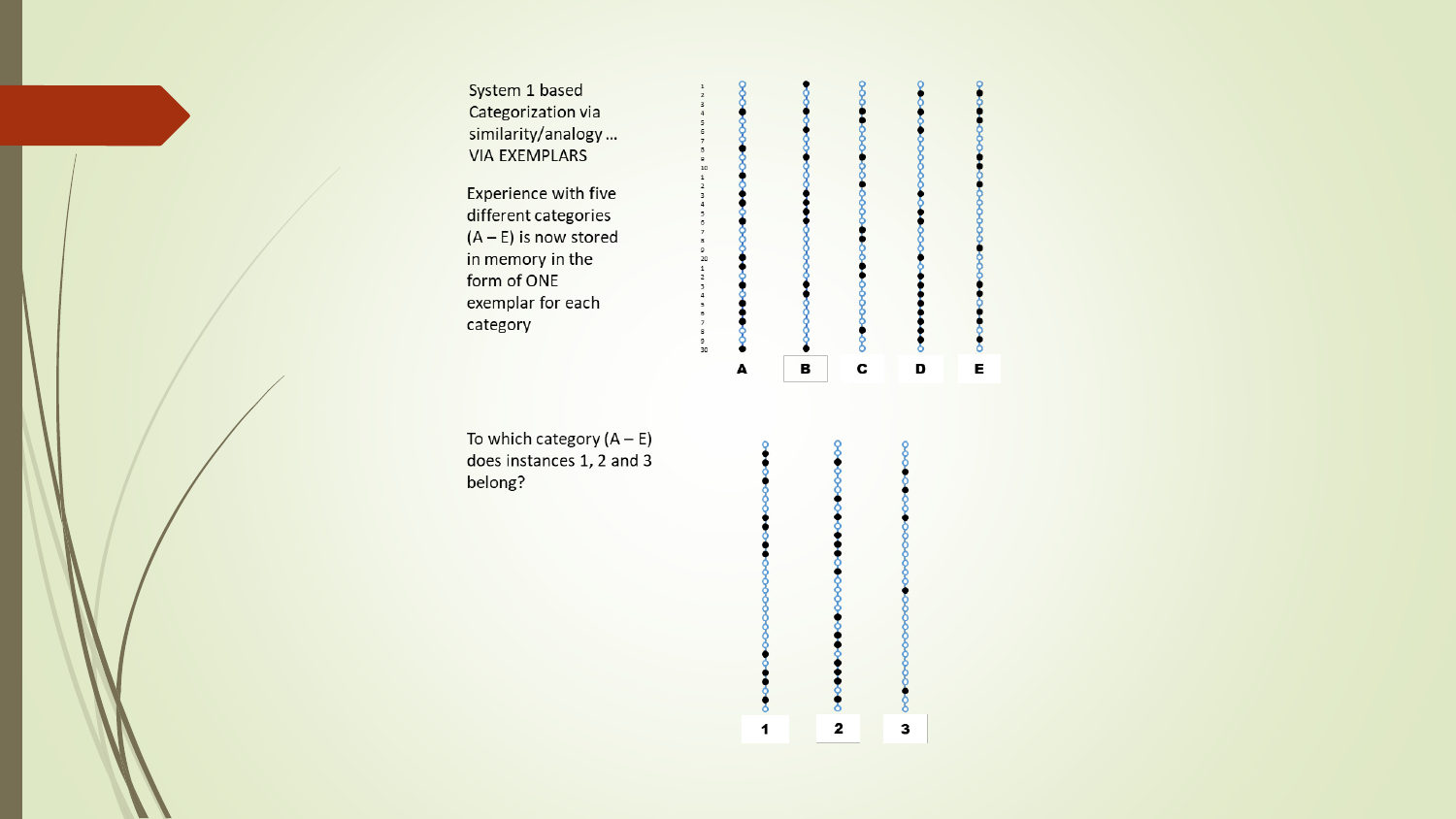- The deep, dark, mysterious 'intellectual skill' (similarity/pattern recognition mechanism(s)) enabling categorization via exemplars may simply be:
	- 1) 'counting' the number of features each exemplar shares with the instance at hand
		- Perhaps the simplest expression of 'numeracy'
	- 2) selecting the disease handle attached to the exemplar that has the greatest number of instance-derived features.
- However, the ability to perform System 1 categorization via exemplars requires that the learner 'experience' at least one case exemplar for each of the common/important diseases likely to cause the problem at hand
	- There is reason to believe that medical training programs provide a case example for only a fraction of all the diseases introduced during pre-clerkship training
	- Thus, 'concept formation' sufficient to support System 1 categorization via exemplars requires that training programs provide at least one case exemplar for each disease introduced during pre-clerkship training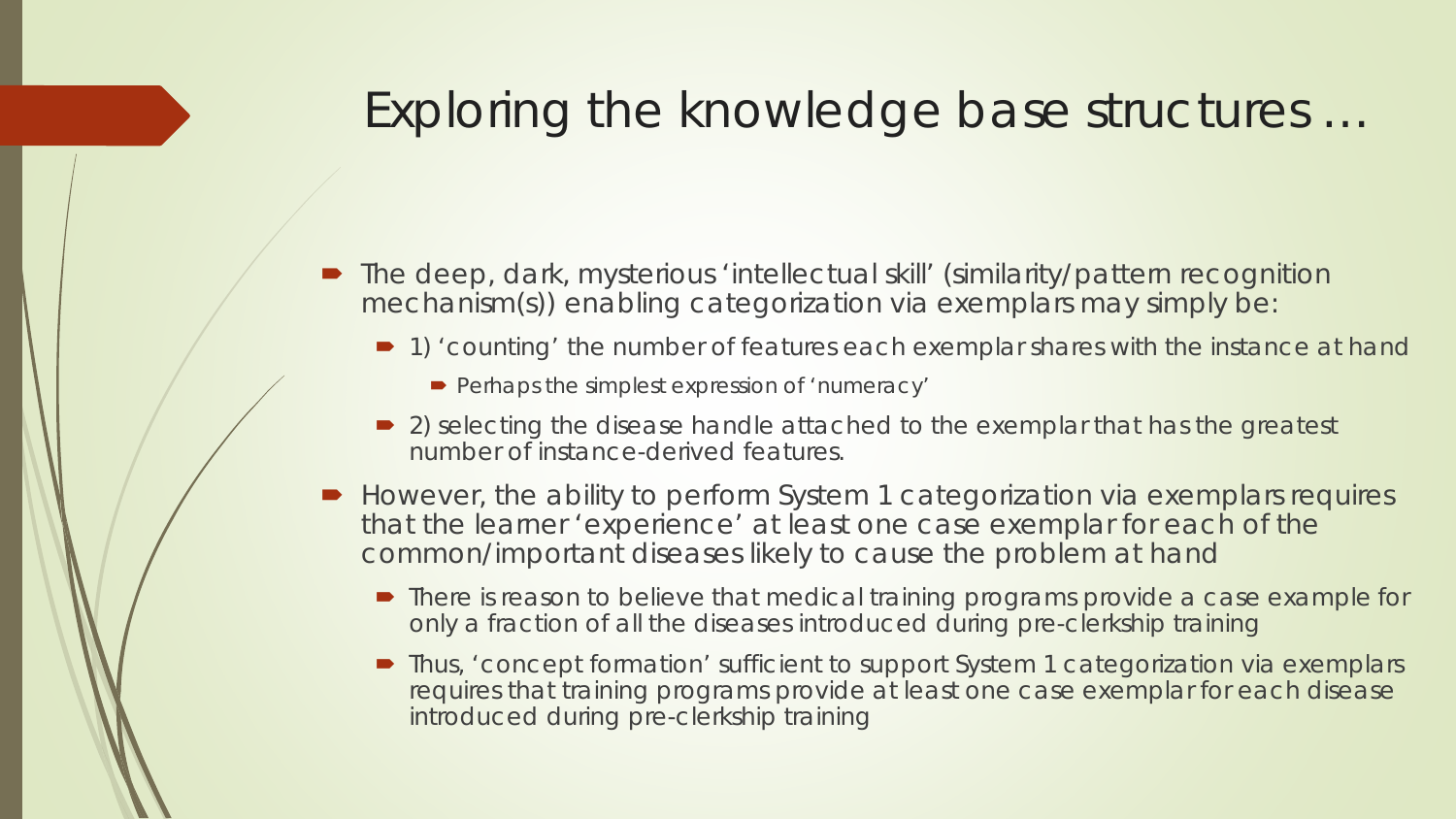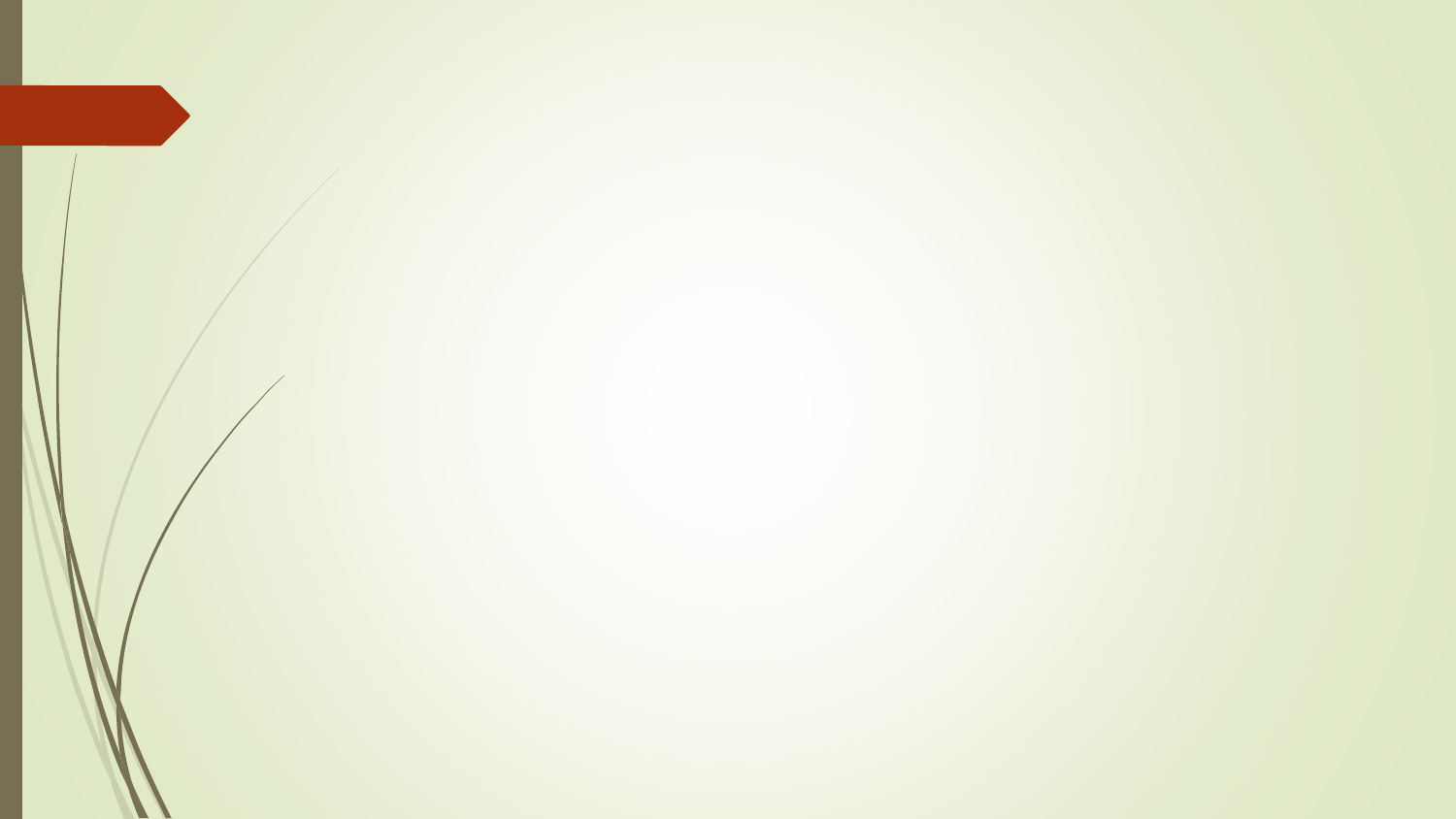System 1 based Categorization via similarity/analogy... Via EXEMPLARS

Experience with three different categories (A, C & E) is now stored in memory in the form of FOUR different exemplars for each category

| 1 2 3 4 5 6 7 8 9 10 1 2 3 4 5 6 7 8 9 20 1 2 3 4 5 6 7 8 9 30 |    | $\sim$ |    |
|----------------------------------------------------------------|----|--------|----|
|                                                                |    |        |    |
|                                                                |    |        |    |
|                                                                |    |        |    |
|                                                                |    |        |    |
|                                                                |    |        |    |
|                                                                |    |        |    |
|                                                                |    |        |    |
|                                                                |    |        |    |
|                                                                |    |        |    |
|                                                                | A1 |        | A4 |

To which category (A, C or E) does instance 1 belong?

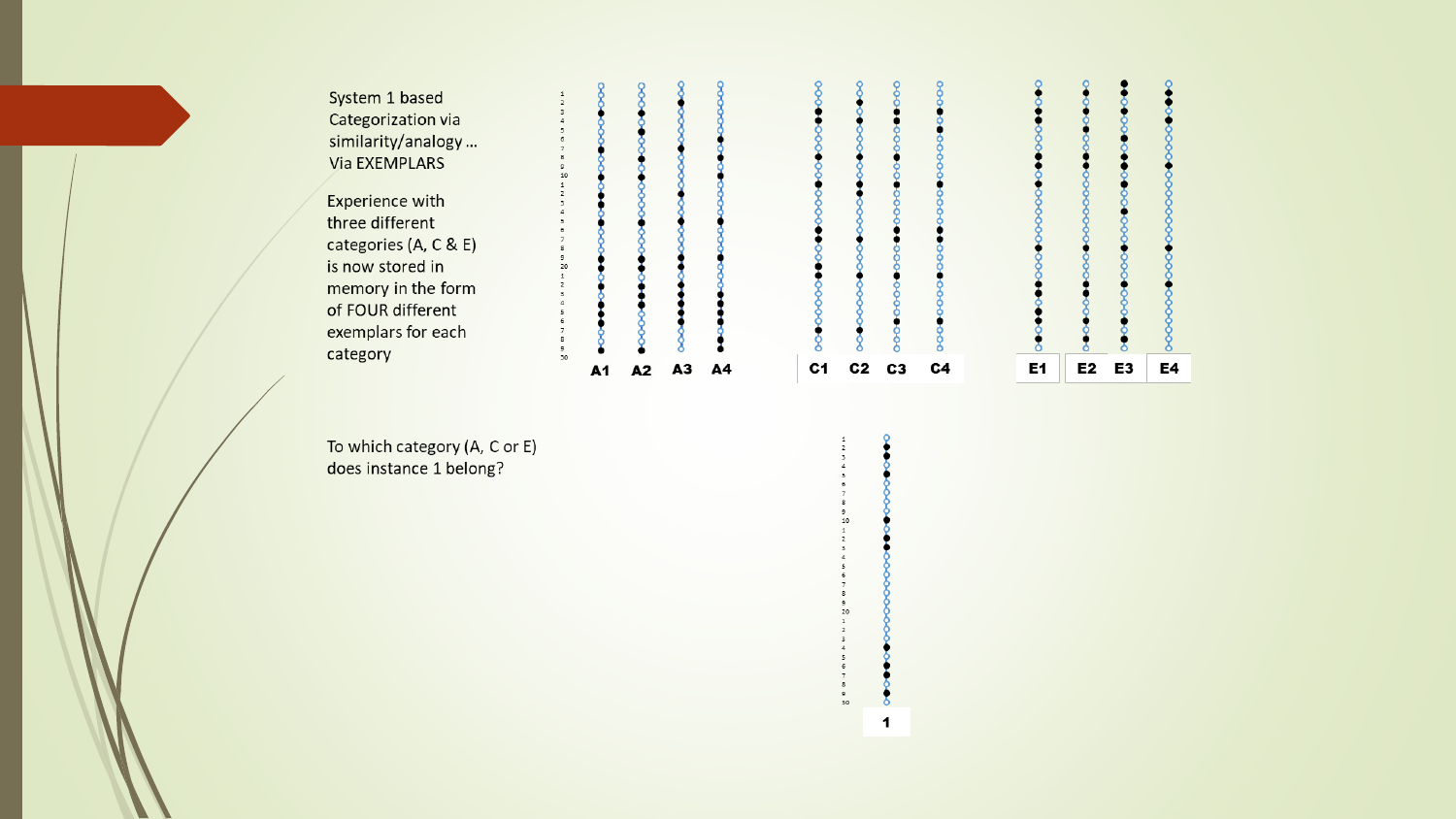- Once again, the deep, dark, mysterious 'intellectual skill' (similarity/pattern recognition mechanism(s)) enabling categorization via exemplars may simply be:
	- 1) 'counting' the number of features each exemplar shares with the instance at hand
		- Perhaps the simplest expression of 'numeracy'
	- 2) selecting the disease handle attached to the exemplar that has the greatest number of instance-derived features.
- However, the ability to perform System 1 categorization when multiple exemplars are stored in memory, appears to represent a heavy 'cognitive load' – even given the assumption that System 1 performs its work 'reflexively/unconsciously.
- Should educators 'leave it up to this alleged System 1 construct (multiple exemplars per disease category)' to support reliably accurate diagnoses throughout the clinicians career?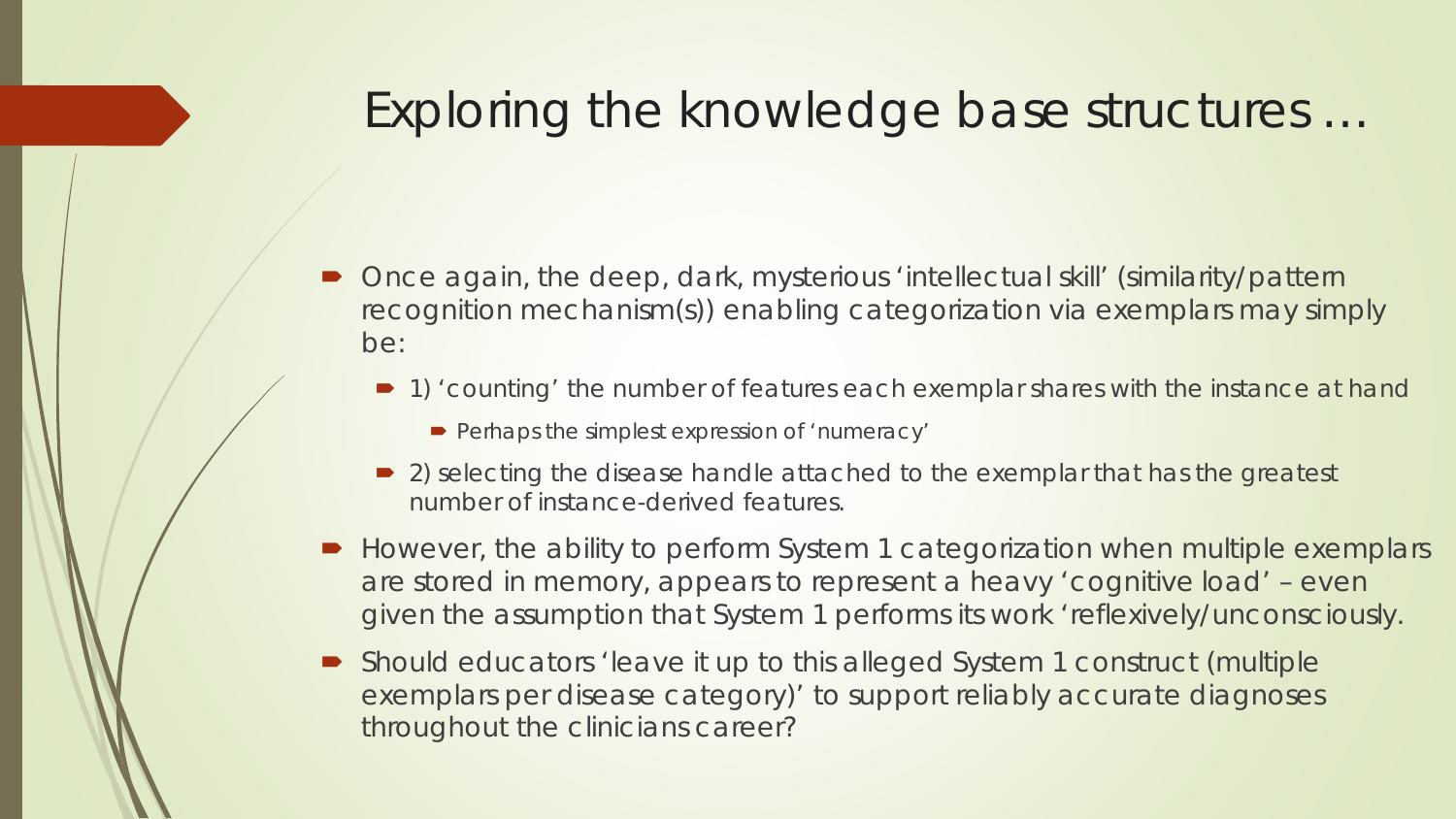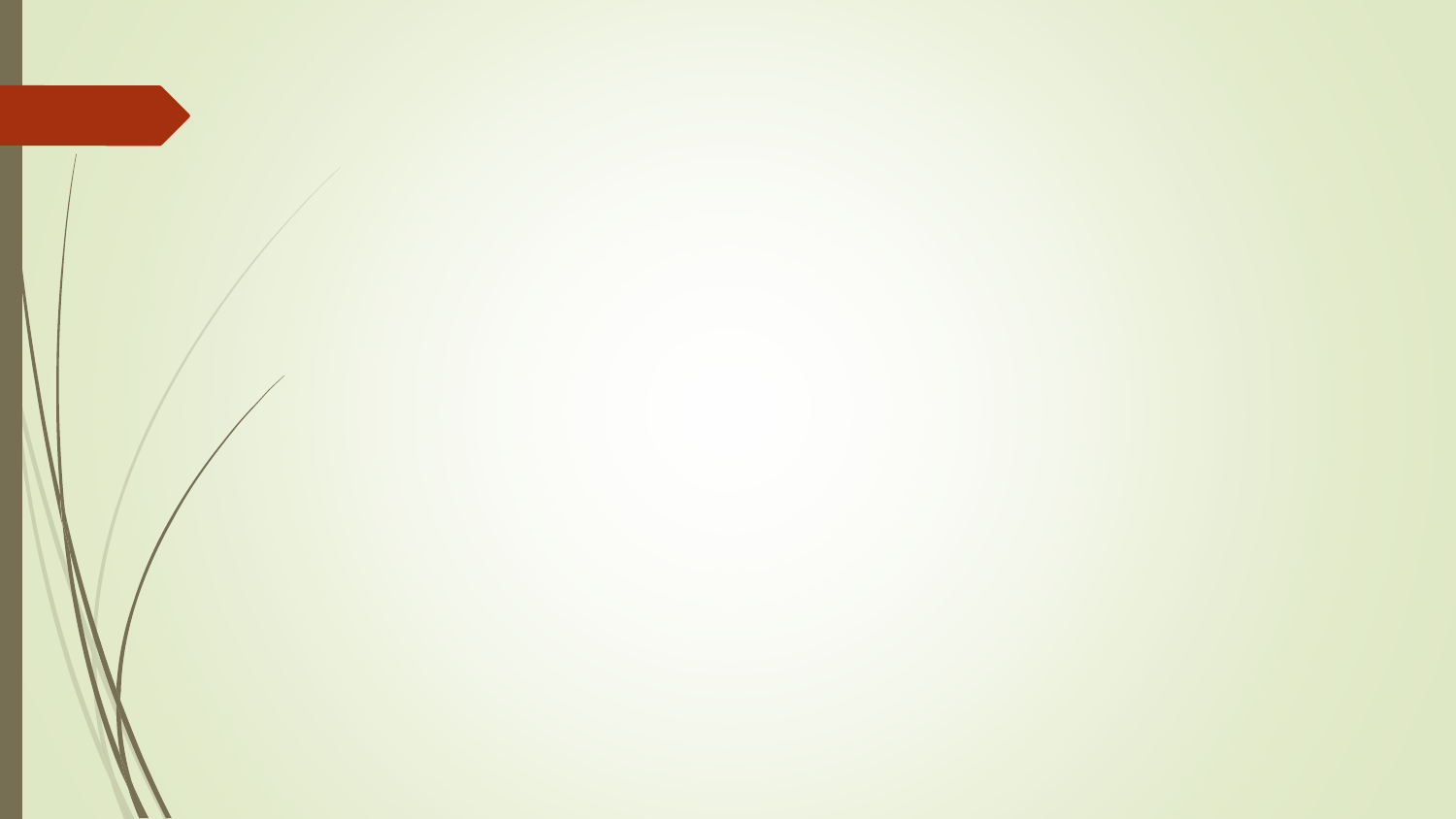

System 1 based Categorization via similarity/analogy... **VIA PROTOTOYPES** 

Experience with three different categories (A, C & E) is now stored in memory in the form of a frequency based PROTOTYPE for each category

To which category (A, C & E) does instance 1 belong





 $\begin{array}{c} 9 \\ 30 \end{array}$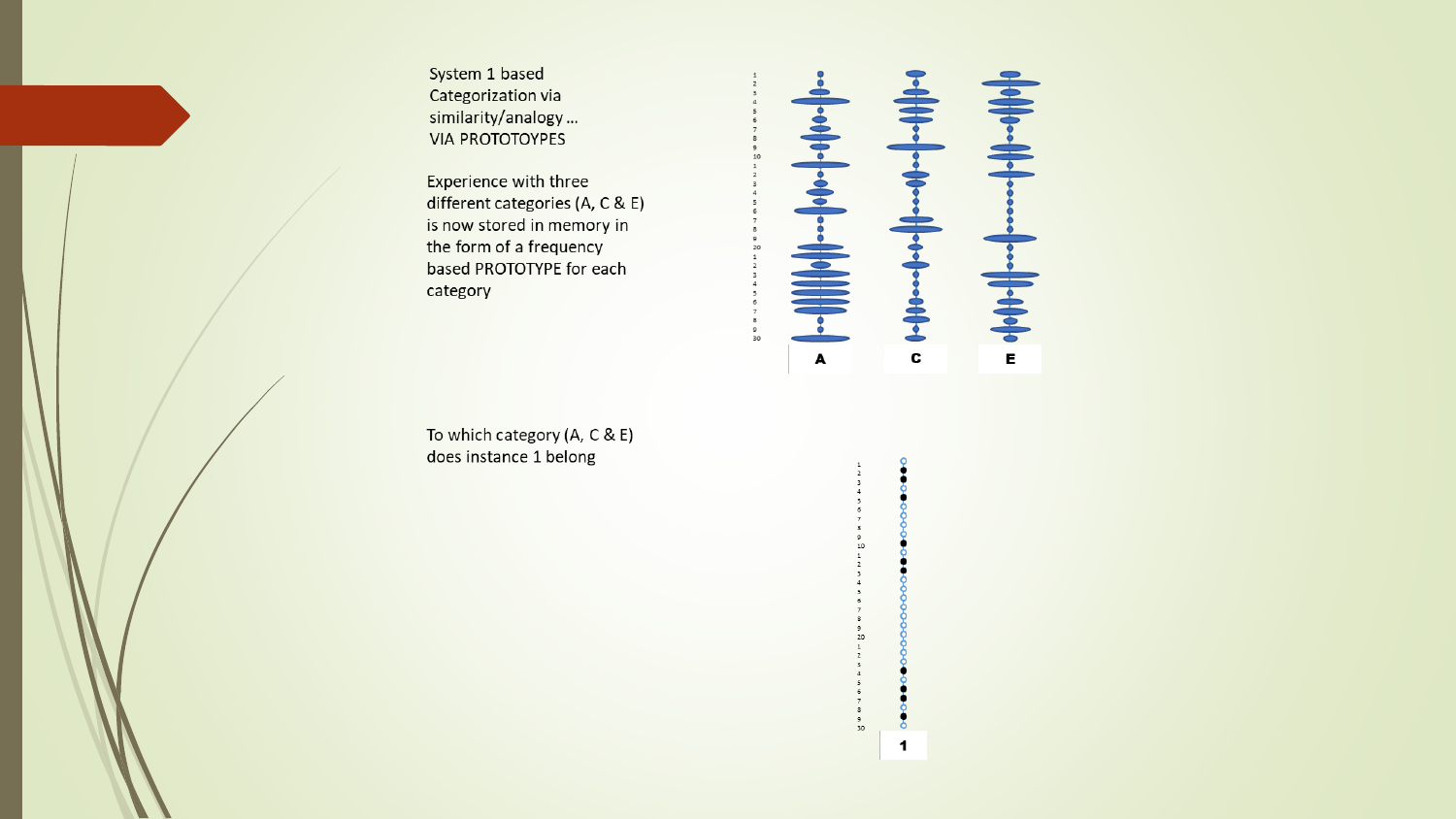- Once again, the deep, dark, mysterious 'intellectual skill' (similarity/pattern recognition mechanism(s)) enabling categorization via exemplars may simply involve 'counting'
	- 1) But when using disease prototypes, the counting might involve the addition of the fractional weights associated with each of the competing disease prototypes
		- A slightly more advanced expression of 'numeracy'
	- 2) selecting the disease handle attached to the prototype that has the greatest total weight.
- However, the ability to perform System 1 categorization via prototypes requires that the learner 'experience' a number of case exemplars sufficient to form a robust prototype for each of the common/important diseases likely to cause the problem at hand
	- There is little reason to believe that medical training programs consciously do this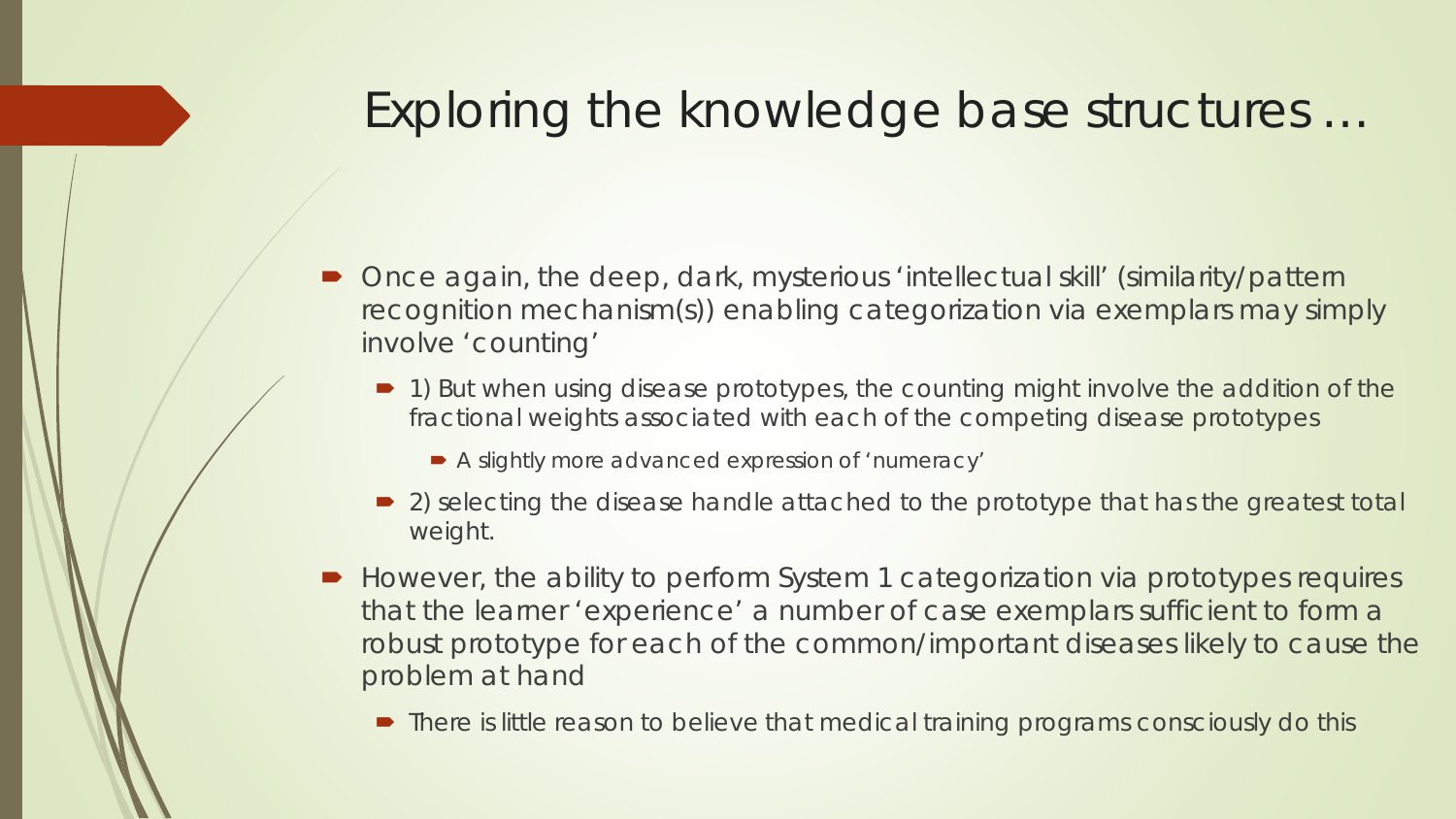